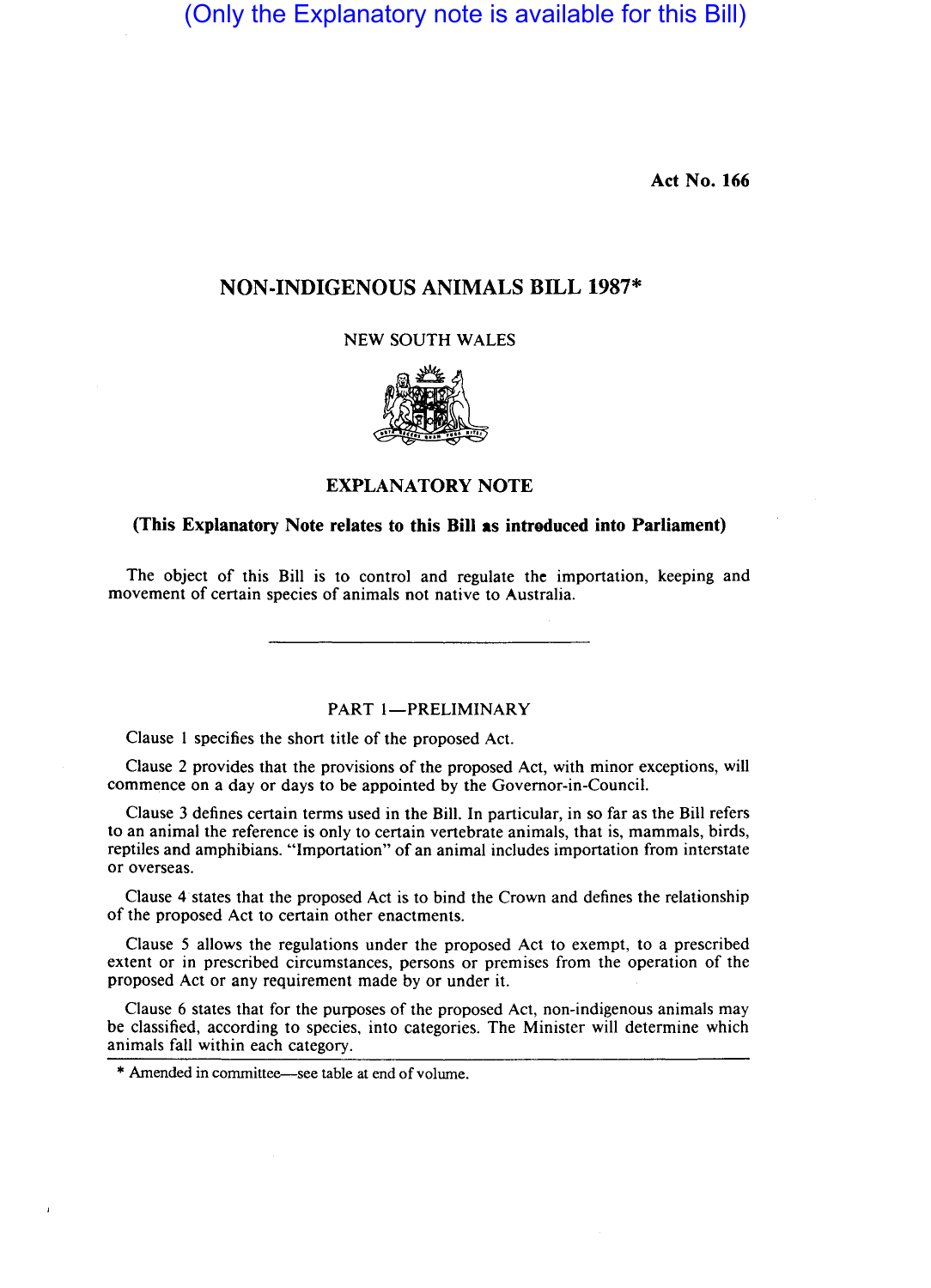# (Only the Explanatory note is available for this Bill)

2

# *Non-Indigenous Animals 1987*

#### PART 2-THE NON-INDIGENOUS ANIMALS ADVISORY COMMITTEE

Clause 7 establishes the Non-Indigenous Animals Advisory Committee, comprised of officers or temporary employees of the Department of Agriculture and persons from the private sector nominated by interest groups.

Clause 8 sets out the principal functions of the advisory committee.

Clause 9 provides for the advisory committee to be serviced by staff from the public service and any consultants the Minister sees fit to hire.

#### PART 3-OFFENCES CONCERNING NON-INDIGENOUS ANIMALS

Clause 10 prohibits the importation into the State of animals in category 1, 2 or 3, except by the holders of pennits authorising their importation. The penalty for a breach of the prohibition varies according to the category of the imported animal.

Clause 11 prohibits the keeping or taking charge of animals in category 1, 2 or 3, except by the holders of licences authorising their keeping. The penalty for a breach of the prohibition varies according to the category of the animal concerned.

Clause 12 prohibits the movement or transportation of animals in category 1, 2 or 3, except by the holders of pennits authorising their movement or transfer. The penalty for a breach of the prohibition varies according to the category of the animal concerned.

Clause 13-

- (a) prohibits the liberation from captivity of animals in categories I, 2 and 3;
- (b) prohibits any person from permitting an animal's escape; and
- (c) obliges persons from whose keeping or charge animals have escaped to take all reasonable steps to cause the escape to be reported to the Director-General of the Department of Agriculture.

The penalties for breaches of the prohibitions described in paragraphs (a) and (b) vary according to the categories of the animals concerned.

#### PART 4-LICENCES AND PERMITS

Clause 14 provides for the making of applications for licences and renewals of licences.

Clause 15 provides for the grant and renewal of licences authorising the keeping of anima!:. The clause sets out general criteria to be taken into account by the Minister in deciding whether to grant the licence or renewal.

Clause 16 states the duration of licences (3 years, unless otherwise provided by the regulations).

Clause 17 allows conditions to be attached to licences.

Clause 18 provides for the cancellation of licences in certain circumstances.

Clause 19 provides for the grant of pennits authorising the importation, or the movement or transportation, of animals.